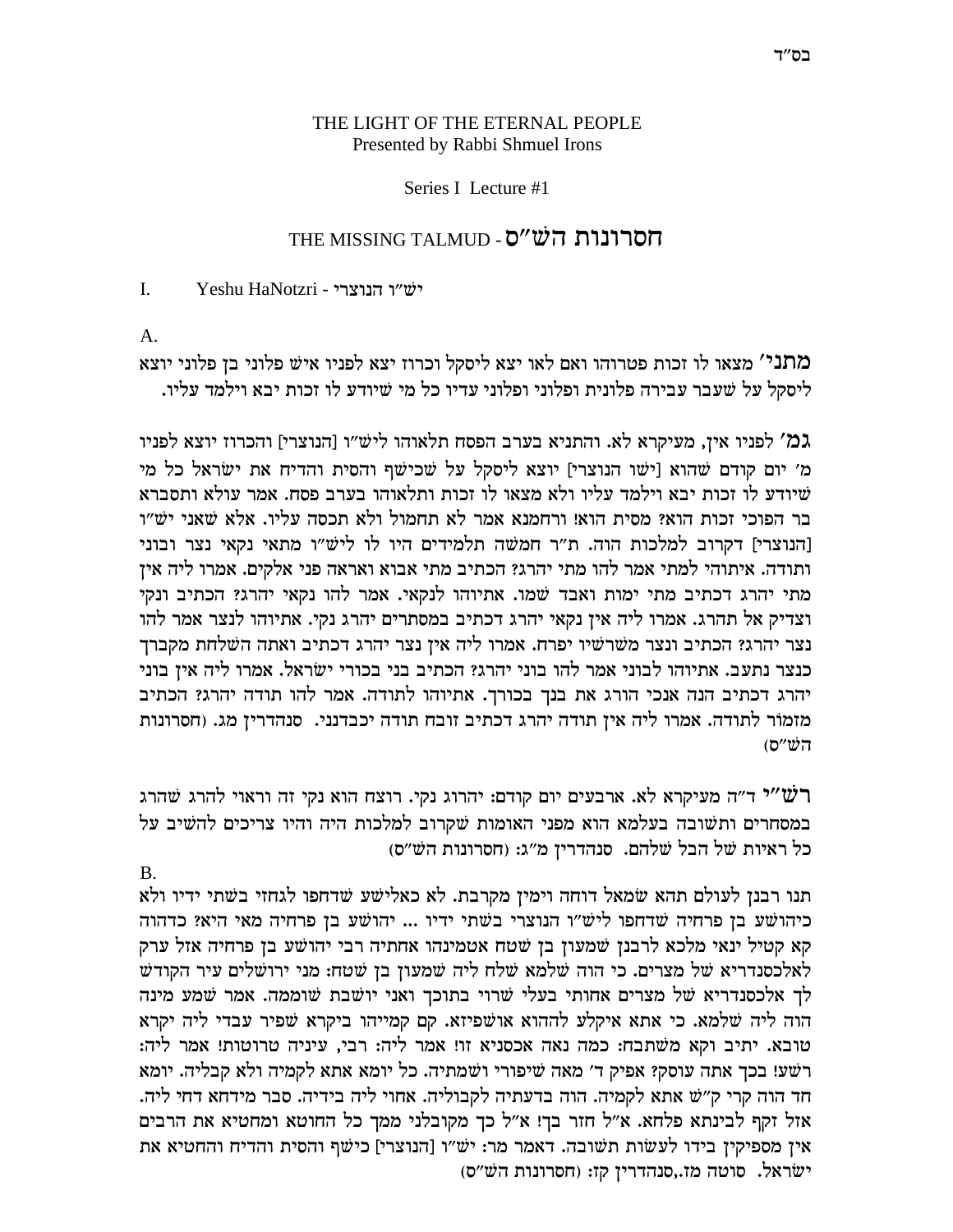$C_{\cdot}$ 

אזל אסקיה ליש"ו בנגידא. א"ל מאן חשיב בההיא עלמא? א"ל ישראל. מהו לאדבוקי בהו? א״ל טובתם דרוש רעתם בל תדרוש כל הנוגע בהן כאלו נוגע בבבת עינו. א״ל דיניה דההוא גברא במאי? א״ל בצואה רותחת. דאמר מר כל המלעיג על דברי חכמים נידון בצואה רותחת. גיטין נ"ז. (חסרונות הש"ס)

 $\Pi$ . E<br />Ben Satada - בן סטרא

 $A_{\cdot}$ 

תניא כל שאר חייבי מיתות שבתורה אין מכמינין עליהן חוץ מזו כיצד עושין לו מדליקין לו את נר בבית הפנימי ומושיבין לו עדים בבית החיצון כדי שיהו הן רואין אותו ושומעין את קולו והוא אינו רואה אותן והלא אומר לו אמור מה שאמרת לי ביחוד והוא אומר לו והלא אומר לו האיך נניח את אלהינו שבשמים ונעבוד עבודת כוכבים אם חוזר בו מוטב ואם אמר כך חובתנו וכך יפה לנו העדים ששומעין מבחוץ מביאין אותו לבית דין וסוקלין אותו

וכן עשו לבן סטדא בלוד ותלאוהו בערב הפסח. בן סטדא בן פנדירא הוא? אמר רב חסדא בעל סטדא בועל פנדריא. בעל פפוס בן יהודה היה! אלא אימא אמו סטדא. אמו מרים מגדלא נשיא הואי? כדאמרי בפומבדיתא סטת דא מבעלה. סנהדרין ס"ז. (חסרונות הש"ס)

 $B.$ 

מתני' הכותב על בשרו חייב המסרט על בשרו ר׳ אליעזר מחייב וחכמים פוטרין

גמ' תניא אמר להן רבי אליעזר לחכמים והלא בן סטדא הוציא כשפים ממצרים בסריטה שעל בשרו אמרו לו שוטה היה ואין מביאין ראיה מן השוטים.

בז סטדא, בז פנדירא הוא? אמר רב חסדא בעל סטדא בועל פנדירא. בעל פפוס בז יהודה היה אלא אמו סטדא. אמו מרים מגדלא שיער נשיא הואי? כדאמרינן בפומבדיתא סטת דא מבעלה.

תוספות: בן סטדא. אור"ת דאין זה יש"ו נוצרי דהא בן סטדא אמרינן הכא דהוה בימי פפוס בן יהודה דהוה בימי ר"ע כדמוכח בפרק בתרא דברכות (ברכות סא:) ויש"ו היה בימי יהושע בן פרחיה כדמוכח בפרק בתרא דסוטה (חסרונות הש״ס מז.) ולא כרבי יהושע בן פרחיה שרחה ליש״ו נוצרי בשתי ידים ורבי יהושע הוה קדים טובא לר״ע. שבת קד: (חסרונות  $(5''\ddot{\text{w}})$ ה

 $C_{\cdot}$ 

פפוס בן יהודה בעלה של מרים מגדלא נשייא היה וכשיוצא מביתו לשוק נועל דלת בפניה שלא תדבר לכל אדם ומדה שאינה הוגנת היא זו שמתוך כך איבה נכנסת ביניהם ומזנה תחתיו. רש״י גיטין צ.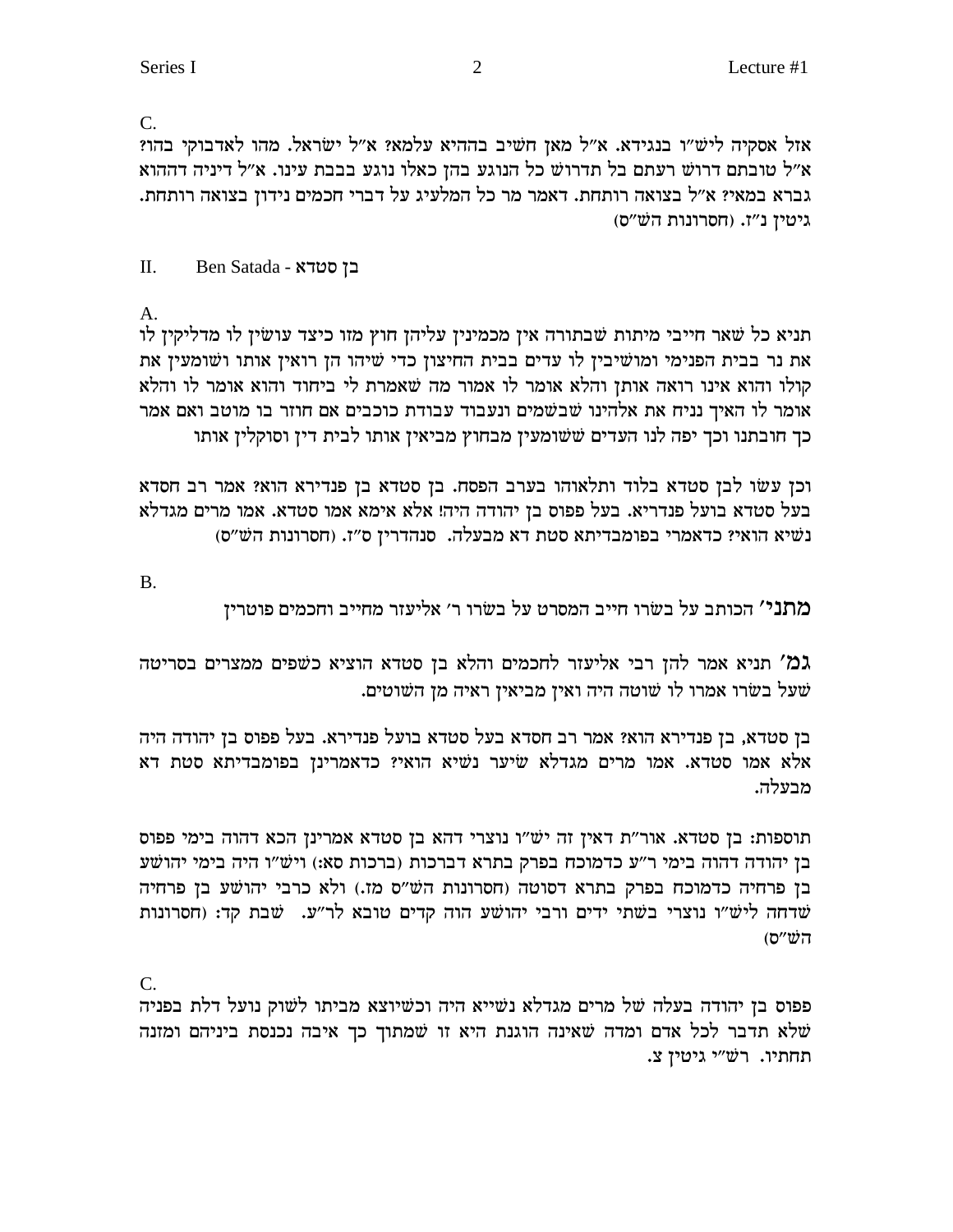Series I and  $\frac{3}{3}$  Lecture #1

III. Yeshu ben Pandira - ישׁו בן פנדירא

A.

.מצאתי אדם אחד מתלמידי ישו הנוצרי ויעקב איש כפר סכניא שמו. עבודה זרה יז (חסרונות השׁ"ס)

'מצאתי יעקב איש כפר סכניא ואמר דבר של מינות בשם ישו בן פנדירא. תוספתא פרק ב דחולין דפוס ווינציא רפ״ב

B. ובא יעקב איש כפר סמא לרפאותו משום ישו בן פנטירא. תוספתא פרק ב׳ דחולין דפוס ווינציא רפ״ב

IV. Who Were the Minim?

A.

ת״ר שמעוֹן הפקולי הסדיר י״ח ברכות לפני רבן גמליאל על הסדר ביבנה אמר להם ר״ג לחכמים כלום ישׁ אדם שיודע לתקן ברכת הצדוקים עמד שמואל הקטן ותקנה. ברכות כח:

The Rabbis taught: Shimon Hapakuli arranged the eighteen brochos in their proper order in the presence of Rabban Gamliel in Yavneh. Rabban Gamliel said to the Sages: "Is there anyone who knows how to compose a[n additional] brocho regarding the [elimination of the] Sadducees (or Minim)?" Shmuel Hakatan arose and composed it. **Berachos 28b**

.<br>בימי ר״ג רבו האפיקורוסין בישׂראל והיו מצירים לישׂראל ומסיתין אותן לשוב מאחרי השם וכיון שראה שזה גדולה מכל צרכי בני אדם עמד הוא ובית דינו והתקין ברכה אחת שתהיה בה שאלה מלפני השם לאבד האפיקורוסיז וקבע אותה בתפלה כדי שתהיה ערוכה בפי הכל. נמצאו כל הברכות שבתפלה תשע עשרה ברכות. רמב״ם הלכות תפילה ב:א

In the days of Rabban Gamliel, the heretics amongst the Jews increased and were persecuting the Jews and enticing them to forsake Hashem. Since he (Rabban Gamliel) saw that this was the most important problem to deal with, he and his court arose and instituted a single benediction that contains a plea towards Hashem to eliminate heretics and he set it in the [regular] prayer so that it may be fluent in the mouths of all. It comes out that there are [now] nineteen brochos in the [regular] prayer [instead of the original eighteen]. **Rambam Hilchos Tephila 2:1**

B.

(1:ג:י) לפי סידור עבודת ישׂראל התיבה "מין" הוא משׁרשׁ "מאן" כמו "המאנים" (ירמיה י"ג:י

לפי סידור היעב"ץ היה כופר קדמון ששמו "מינאי"

ברכת המינים בתר ישו הנוצרי בן פנדירא הוא שאיתקן בנפישי להו מיני. בה״ג

C.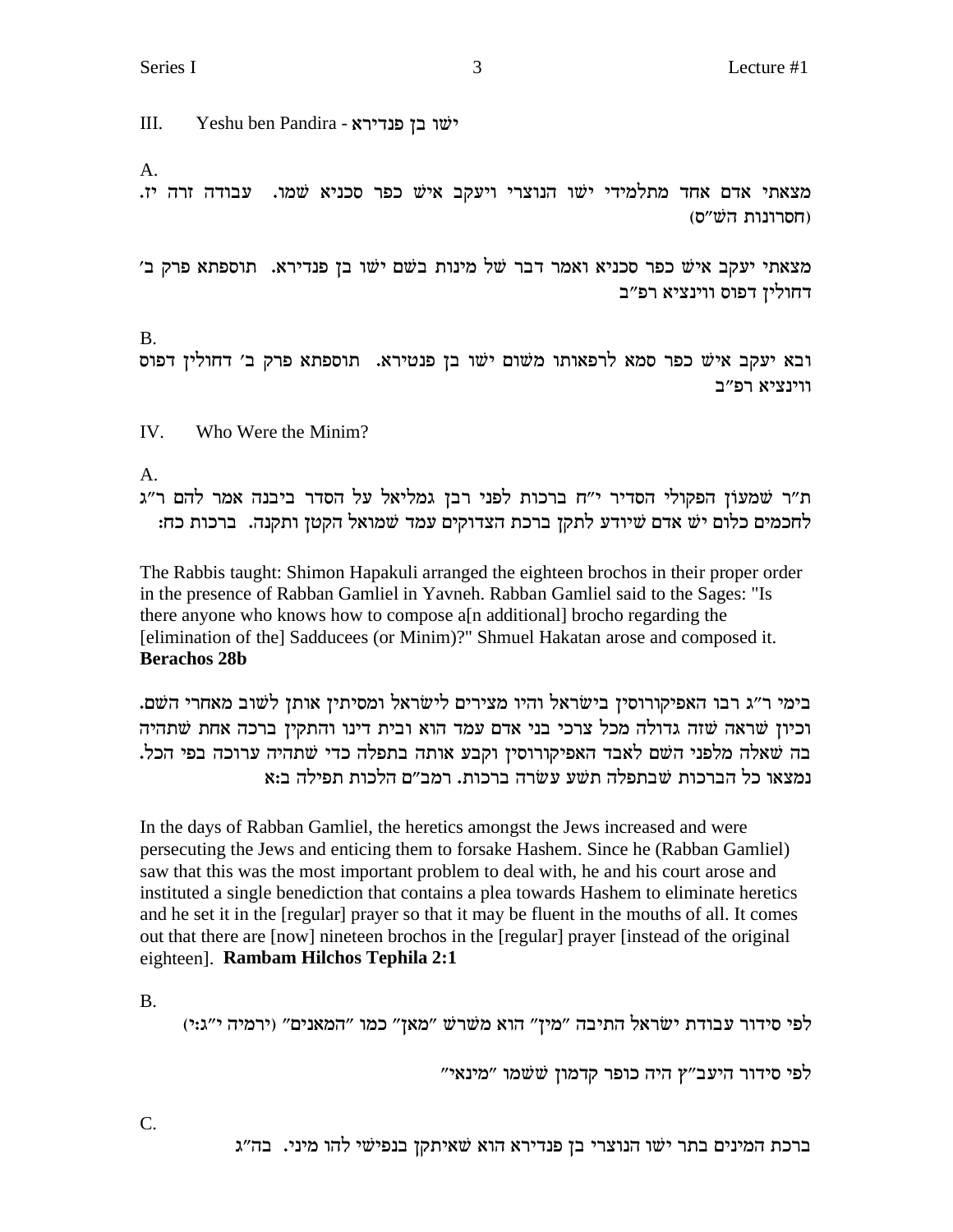ביבנה תקנוהו [ברכת המינים] בתר בן פנדירא. מחזור ויטרי

וברכת המינין ביבנה תקנוהו משום דאוושא טעותא דהני מיני דמאצטלב חייבא עד דחרב הבית שיבנה במהרה בימנו קל"ה שנה. אשכול הלכות תפלה וק"ש

D.

E.

ספר תורה שכתבו מין ישרף. גיטין מה: מין: האדוק בעבודת כוכבים כגון כומר. ישׂרף: שודאי לשם עובד כוכבים כתבו. רש״י שם מינא: תלמידי יש״ו שאינן מודים לדברי חכמים. רש״י לחגיגה ה: (הנמצא ב״חסרונות הש״ס״)

IV. The Damascus Covenant

A. "We have learned from trustworthy Jews ... that some books were found ten years ago in a rock-dwelling near Jericho. The story was that the dog of an Arab out hunting went into a cave in pursuit of game and did not come out again; its owner went in after it and found a chamber in the rock, in which there were many books. The hunter went off to Jerusalem and told his story to the Jews, who came out in great numbers and found books of the Old Testament and others in the Hebrew script." A letter written by Timotheus I (727-819), a ninth century Nestorian Patriarch of Seleucia, to Sergius, a Metropolitan of Elam, first published in 1901, quoted in "The Dead Sea Scrolls", by **Edmund Wilson** 

**B.** Hear now, all you who know righteousness, and consider the works of G-d; for He has a dispute with all flesh and will condemn all those who despise Him.

For when they were unfaithful and forsook Him, He hid His face from Israel and His Sanctuary and delivered them up to the sword. But remembering the Covenant of the forefathers, He left a remnant to Israel and did not deliver it up to be destroyed. And in the age of wrath, three hundred and ninety years after he had given them into the hand of king Nebuchadnezzar of Babylon, He visited them, and He caused a plant root to spring from Israel and Aaron to inherit His land and to prosper on good things of His earth. And they perceived their iniquity and recognized that they were guilty men, yet for twenty years they were like blind men groping for the way.

And G-d observed their deeds, that they sought Him with a whole heart, and He raised for them a Teacher of Righteousness to guide them in the way of His heart. And he made known to latter generations that which G-d had done to the latter generation, the congregation of traitors, to those who departed from the way. This was the time of which it written, "Like a stubborn heifer thus was Israel stubborn." (Hos. 4:16), when the Scoffer arose who shed over Israel the waters of lies. He caused them to wander in a pathless wildereness, laying low the everlasting heights, abolishing the ways of righteousness and removing the boundary with which the forefathers had marked out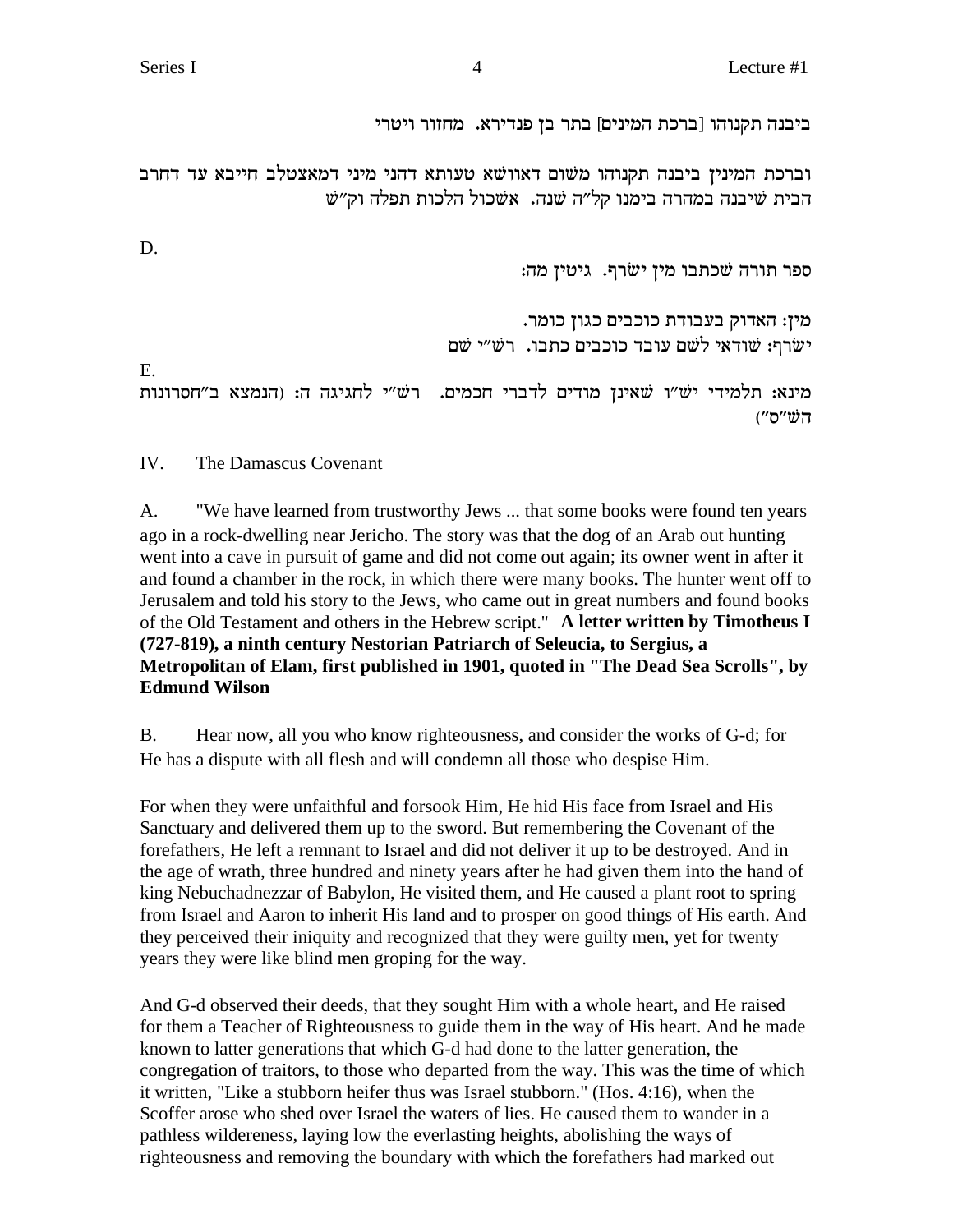their inheritance, that he might call down on them the curses of His Covenant and deliver them up to the avenging sword of the Covenant. For they sought smooth things ( $\triangledown$ דורשי a phrase similar to ) דורשי הלכות and preferred illusions and they watched for breaks ( )and chose the fair neck; and they justified the wicked and condemned the just, and they transgressed the Covenant and violated the Precept. They banded together against the life of righteousness and loathed all who walked in perfection; they pursued them with the sword and exulted in the strife of the people. And the anger of G-d was kindled against their congregation so that He ravaged all their multitude; and their deeds were defilement before Him.

"The Priests, the Levites, and the sons of Zadok who kept the charge of My Sanctuary when the children of Israel strayed from me, they shall offer me fat and blood." (Ezekial 44:15) The "Priests" are the converts of Israel who departed from the land of Judah, and (the Levites are) those who joined them. The "sons of Zadok" are the Elect of Israel, the men called by name who shall stand at the end of days.

"Their wine is the venom of serpents, the cruel poison of asps." (Deuteronomy 32:33) The "serpents" are the kings of peoples and their "wine" is their ways. And the "head of asps" is the chief of the kings of Greece who came to wreak vengeance upon them. But all these things the "builders of the wall and those who daub it with plaster" ( $\pi$ הבנה חיץ, a phrase similar to biq,) have not understood because a follower of the wind, one who raised storms and rained down lies, had preached to them and all of whose assembly the anger of G-d was kindled.

**The Damascus Covenant, was discovered in the "genizah" of the Ben Ezra Synagogue in Old Cairo in 1896 and published in 1910 by S. Schechter (Fragments of Zadokite Work, Cambridge)**

V. The Schism

## A. The Separation

ואתם יודעים שפרשנו מרוב העם ונמנענו מהתערב בדברים האלה ומלבוא עמהם על גב אלה ואתם יודעים שלוא ימצא ביתו מעל ושקר ורעה כי על אלה אנחנו נותנים את הדברים האלה ... וכתבנו אליכה שתבין בספר מושה ובדברי הנביאים ובדויד ובדברי ימי כול דור ודור ... ואנחנו מכירים שבאו מקצת הברכות והקללות שכתוב בספר מושה וזה הוא באחרית הימים שישובו בישראל לתורת אל בכול לבם ולאו ישובו אחור והרשעים ירשיעו ... זכור את מלכי  $\dot{w}$ ישׂראל והתבונן במעשיהם שמי מהם שהוא ירא את התורה היה מצול מצרות ... ואף אנחנו כתבנו לך את מקצת מעשי התורה שחשבנו לטוב לך ולעמך שראינו עמך ערמה ומדע תורה והבן בכל אלה ובקש מלפניו שיתקן את עצתך והרחק ממך מחשבת רעה ועצת בליעל בשל מת באחרית העת במצאך מקצת דברינו כן ונחשבה לך לצדקה בעשותך הישר והטוב  $\dot{w}$ לפניו לטוב לך ולישראל. מקצת מעשי התורה חלק ג׳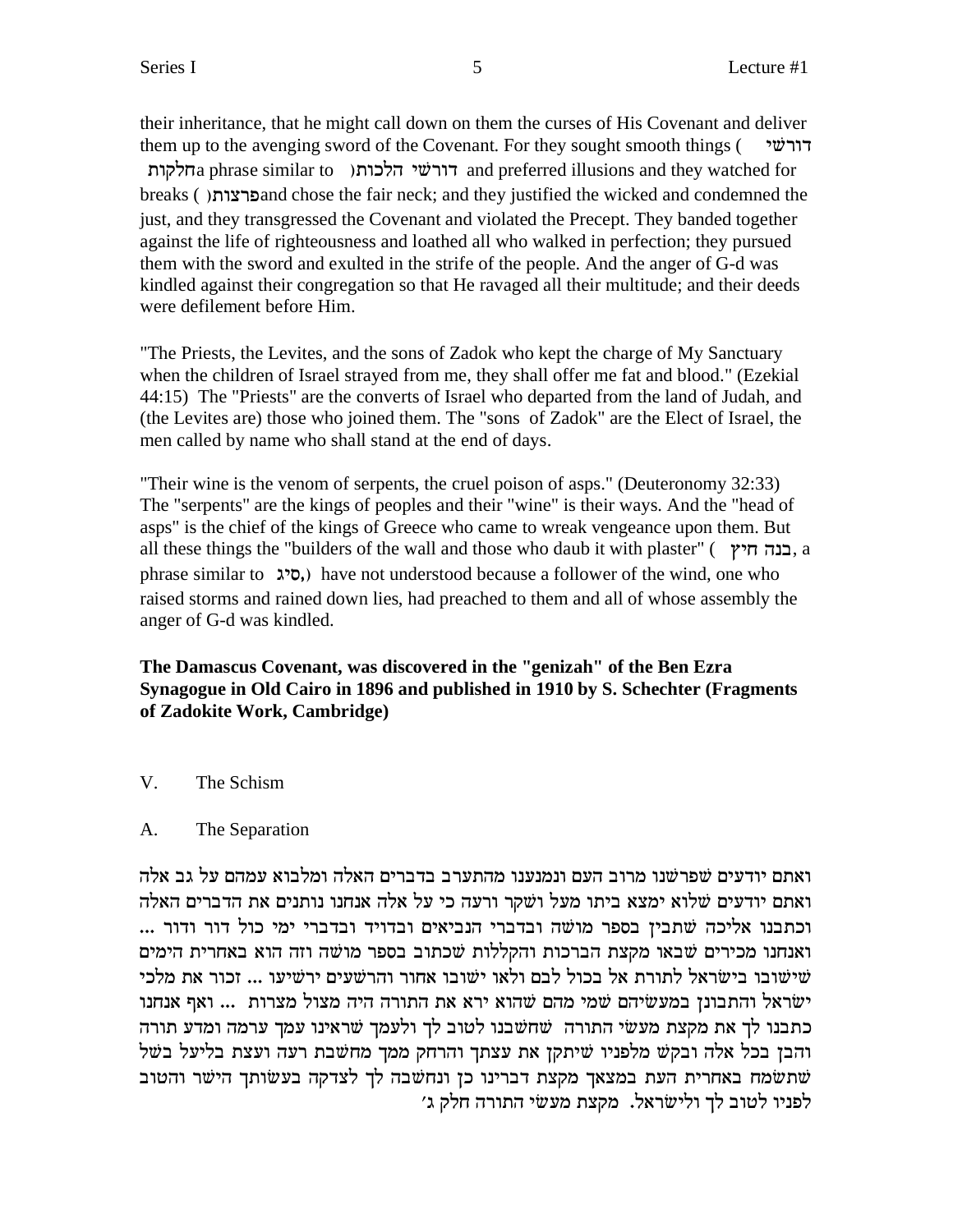Now, you know that we separated from the mainstream of the people and refused to mix or go along with them on these matters. You also know that no rebellion or lying or evil should be found in His Temple. It is because of these things we present these words and wrote to you that you shall discern the Book of Moses and the words of the Prophets and of David, along with the chronicles of every generation ... And we recognize that some of the blessings and curses that are written in the Book of Moses have come to pass, therefore this is the End of Days, when those in Israel are to return to the Law of G-d with all their heart, never to return back again. Meanwhile, the wicked will increase in wickedness ... Remember the kings of Israel and understand their works. Whoever of them feared the Law was saved from sufferings.... And we wrote you about some of the works of the Law which we reckoned for your own good and for that of your people, for we see that you possess discernment and knowledge of the Torah. Consider all these things, and beseech Him to grant you proper counsel, and to keep you far from evil thoughts and the counsel of corruption (Belial). Then you will rejoice at the End of Time, when you find that some of our words (which we communicated to you) were true. Thus "It will be reckoned to you as Righteousness", your having done what is Upright and Good before Him, for your own good and for that of Israel. **Miksat Maasei Hatorah Par. 3**

B. King Jonathan (Alexander Jannaeus)

1)

שיר קדש על יונתן המלך וכל קהל עמך ישראל אשר בארבע רוחות שמים יהי שלום כלם שלם מלפניד וחבר בשמד. שיר למלך יונתן Q4484

A sacred poem for King Jonathan and all the Congregation of Your people Israel, who are spread in every direction under Heaven may they all be well, Perfect before You, and a Commonwealth in Your Name . . . **Paean of King Jonathan 4Q448**

2) Demetrius, the king of Greece, ... at the insistence of them "that sought smooth things" (דורשי הלכות a pun on דורשי sought to enter Jerusalem . . . the Young Lion of Anger (Alexander Jannaeus) wrought vengeance on them "that sought smooth things" in that he proceeded to hang them up alive. Such a thing has never been done in Israel . . ." **Nahum Pesher**

C. Salome . . . לתת לו יקר בערבים . . . יסוד באה שלמציון . . . הרקנוס מרד (על אריסטבולוס) . . . **4Q323**

. . . to give him honor among the Arabs ... foundation, Shalomtzion (Salome) came ... Hyrkanus rebelled (against Aristobulus) . . . **4Q323**

So she made Hyrcanus high priest, because he was the elder, but much more because he cared not to meddle with politics, and permitted the Pharisees to do everything; to whom she also ordered the multitude to be obedient. She also restored again those practices which the Pharisees had introduced, according to the traditions of their forefathers, and which her father-in-law, Hyrcanus, had abrogated. So she had indeed the name of the Regent, but the Pharisees had the authority; for it was they who restored those who had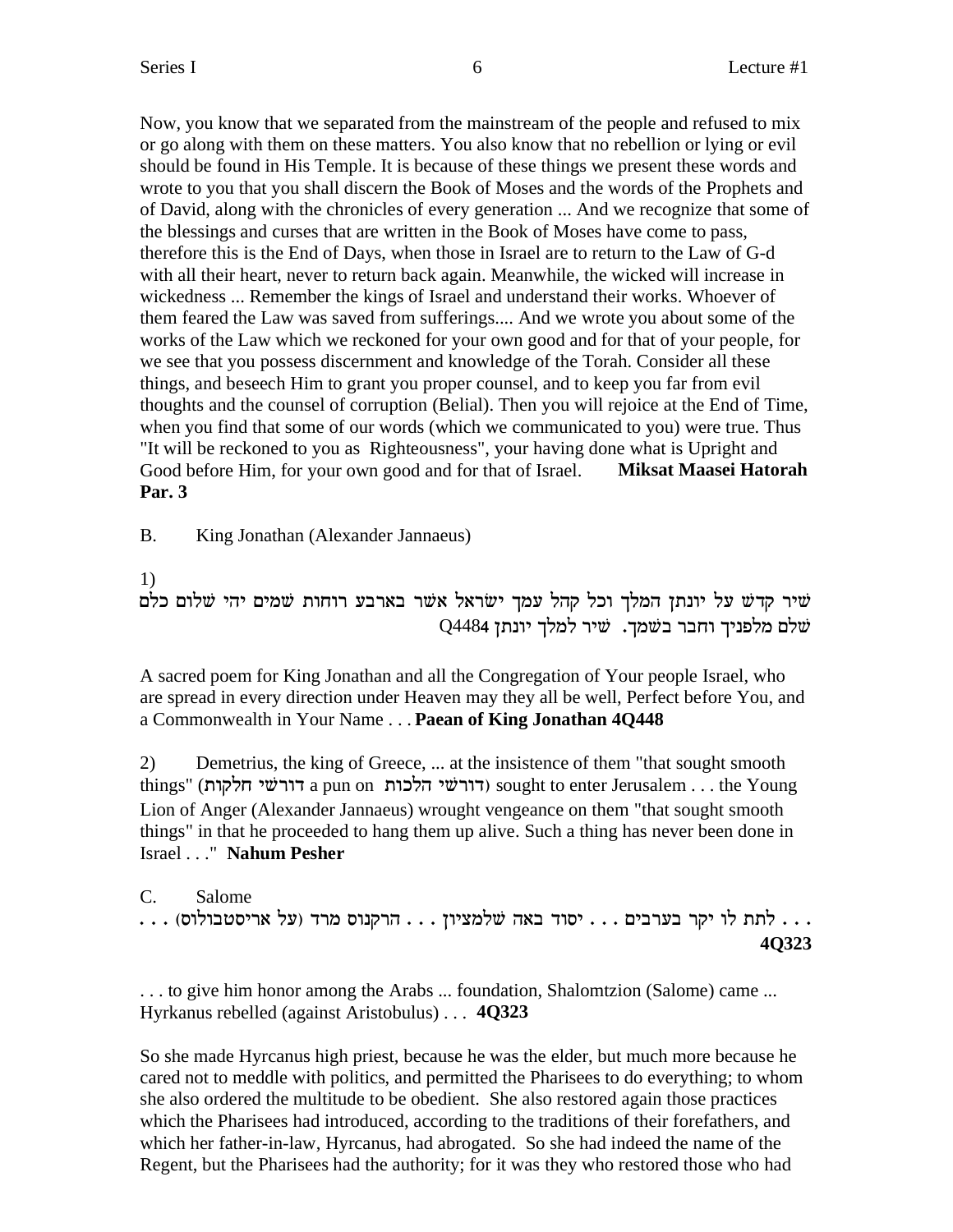been banished, and set those who were prisoners at liberty, and, to say all at once, they differed in nothing from lords. **Antiquities XIII 16:2**

D. Aemilius (Scaurus)

... בחודש הששי יום הרג אמליוס ... הרג אמליוס. 40324

... in the sixth month, the Day that Aemilius killed . . . Aemilius killed . . . **4Q324**

E. Shimon ben Shetach

On the twenty eighth of Teves the Assembly was rightfully constituted. When the Sanhedrin, constituted by Sadducees, was in session together with Yanai (Alexander Janneus) and Salome at his side, there was none of the main body of Israel with them with the exception of Shimon ben Shetach. They (the king, queen, and Shimon) asked of the "Sanhedrin" various questions dealing with different areas of Halacha, but they were not able to cite any sources from the Torah to support their positions. Shimon ben Shetach said to them, "Anyone who is able to support his view with a proper citation from the Torah is fit to sit on the Sanhedrin. However, anyone that cannot is not fit." Once, a case came before them that they clearly were unable to resolve by bringing a decisive proof from the Torah. One of their elders, however, tried but was challenged by Shimon ben Shetach. The elder said, "Give me time to think it through, and by tomorrow I'll answer you." But even after much thought he was still unable to respond to Shimon ben Shetach. Too embarrassed, he did not show up the next day. Shimon replaced him with one of his own disciples. He explained to them that a Sanhedrin must be composed of 71 members and this scholar (his disciple) was the only suitable replacement. One by one he was able to eventually replace the whole Sanhedrin. The day that the process was completed was declared a holiday. **Megilas Tanis Chapter 10**

When Yanai (Yochanon) killed out the Rabbis, Shimon ben Shetach was hidden by his sister (Salome). Yehoshua ben Perachia fled to Alexandria in Egypt. When conditions were tranquil, Shimon ben Shetach sent to him the following message: From me, Jerusalem, to you, Alexandria my sister; my husband is dwelling in your midst and I am destitute. He said: It seems from this communication that it is peaceful (in Jerusalem). **Sota 47a (uncensored version)**

VI. The Teacher of Righteousness

A. "The wicked man encompasses the righteous man" (Habakkuk 1:4) The meaning is that the wicked man is the Wicked Priest and the righteous man is the Teacher of Righteousness. **Habakkuk Pesher**

B. "Look among the nations, and see; wonder and be astounded." (Habakkuk 1:5) This means that those who acted treacherously together with the Man of the Lie at the end of days; that is, those who are ruthless against the covenant and do not believe when they hear all the things that are coming upon the last generation from the Priest into whose heart G-d put wisdom to explain all the words of his servants the prophets, through whom G-d declared all the things that are coming upon his people and his congregation. **Habakkuk Pesher**